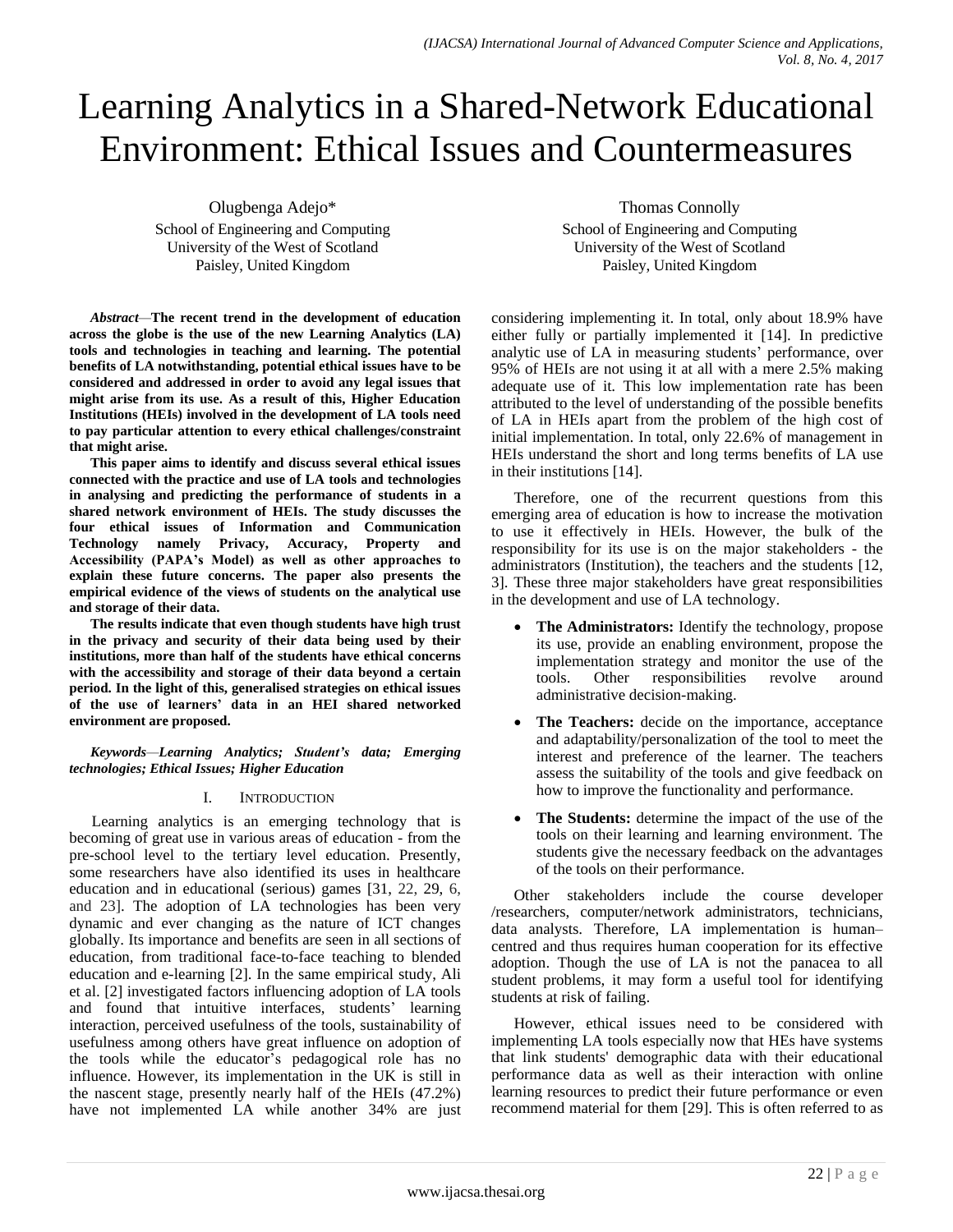longitudinal unique identification that helps connect data across platforms or systems [11]. HEs are a good example of such complex adaptive systems (CASs) where data, files, programs and other resources are collected and shared across different systems by different people [13, 16]. This is referred to as a shared networked environment. Hence, stakeholder involvement is necessary from the design stage to the implementation stage of LA tools with focus on unintended consequences and challenges that might arise with this emerging technology.

Learning Analytics, like any other emerging technology, poses new challenges emerging from the complexity of its uses, security, accessibility, privacy as well as other ethical issues. These ethical issues and other practical questions about Learning Analytics ethics are still unresolved [24, 7]. According to [24], the present legal framework in HE cannot handle properly the issues of ethics, security and privacy concerns that might arise within LA in the future. It will, therefore, be of great benefit to identify these challenges and find solutions to them at an early stage of development before they become more difficult to address later. Nevertheless, it should be noted that ethics in practice might be a bit difficult as there will always be a situation where the new framework may be found wanting in a real–world situation as technology progresses [10].

The unethical use of LA technologies by stakeholders (teachers, administrators, system administrators) as well as other system users will be increasingly invasive toward the lives of the learners and may further lead to serious problems such as exposure of confidential data to hackers, cyberbullies, or other criminals. In addition, the convergence of other disciplines (education, psychology, computing) in LA has made the coherent discourse on LA ethics difficult as well as making Mason"s (1986) ethical model look outdated. Therefore, it is expedient to know the potential benefits and application of LA in HEIs but also to understand the potential ethical issues in HEIs and how to offer solutions to them.

Hence this study primarily investigates ethical issues associated with the implementation of Learning Analytical tools in HEIs. Three main research questions are proposed for the study;

- Q1- What are the main ethical concerns around the use of LA tools and technologies in HEIs.
- Q2- What are the views of learners on the ethical use of their data by HEIs?
- Q3 What are the coping strategies to handle LA ethical issues in HEIs?

A good understanding of the LA ethical issues and the strategy to handle them will be of significant use to the various stakeholders in HEIs and the educational sector in general. The findings from the study might help to facilitate the development of a general policy framework for LA ethics in HE, facilitate training programs for students and other stakeholders as well as help in improving the design of LA tools and technologies to be more ethically complaint.

## II. THEORETICAL BACKGROUND

## *A. Defining Learning Analytics, Learner Data and LA Tools*

There have been several definitions of LA that have emerged, however, the definition given by the Society of Learning Analytic Research (SOLAR) at the  $1<sup>st</sup>$  Conference on Learning Analytics and Knowledge has been widely accepted. They defined LA as *"the measurement, collection, analysis and reporting of data about learners and their contexts, for purposes of understanding and optimising learning and the*  environments in which it occurs". From this definition, it can be deduced that LA has no data of its own but exists to handle and analyse derived meta-data and other large datasets of learners for their benefit.

Another definition was given by Del Blanco et al. [8] who described LA as "a discipline that gathered and analyzed *educational data with different purposes such as seeking a pattern in the learning process and trends or problems in student performance*" while Greller and Drachsler [12] defined it as an academic domain *"that focused on learners, their learning processes, and behaviors‖.* From all these definitions it can be seen that LA focuses on learners and the huge data collected about them for meaningful pattern discovery.

Learner data or student data can be defined as known or assumed information or facts, an observation about the learner collected for the purposes of analysis and decision making. It can also be described as the extraction and analysis of both static and dynamic learner data from different heterogeneous systems (databases) for use in the improvement of the learning process and the learning environment. Static data is from the university record systems while the dynamic data is from the systems such as the learning management system, virtual learning environment or social media. Learner data is an integral part of a learner"s life and gives a clear picture about them, their past, present and the future and as such it is of great value to them. Alber [1] noted that learner data can be collected using formative assessment (quizzes, debate, question and answer), observation, summative assessment (projects and exams) and previous standardised test scores as well as cumulative files. However, the sources of learner data available to HEIs is continually increasing and this can be classified into five major groups:

- Demographic data: This data includes age, gender, place of birth, location, education, employment status.
- Behavioural data: This includes student interaction data from discussion forums, online activities, blogs etc as well as video and audio records of groups or individual activities.
- Assessment data: This includes data from coursework, assessment and examination.
- Financial data: This is the financial information store about the learner and it includes the sources of funding, fee status, tuition update, support allowances.
- Historical progression data: This is the information store about students after graduation and includes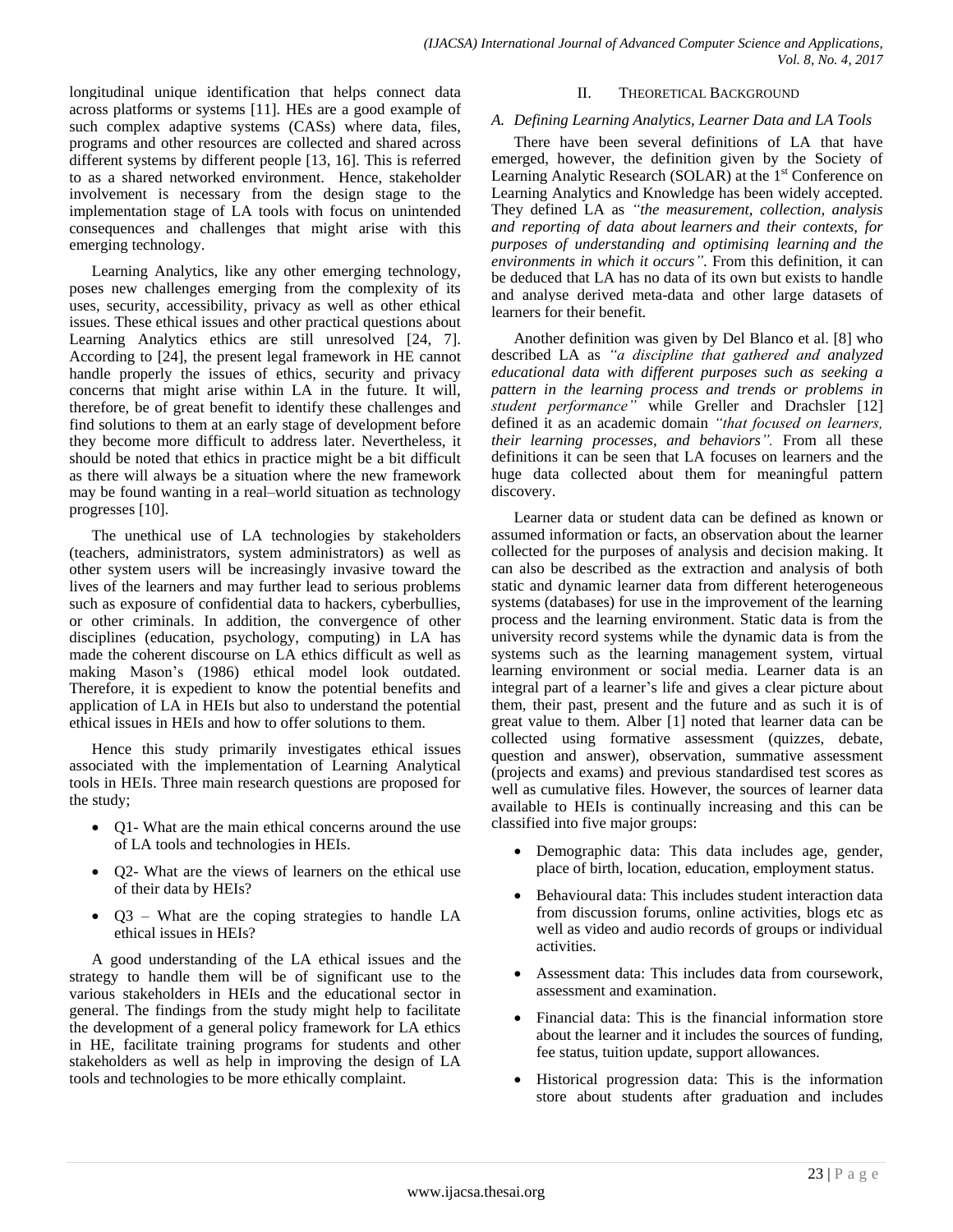degree type and class, employment data, location, forwarding address/contact, continuing education data, and alumni.

The diagram of common sources of learner data is presented in Figure 1



Fig. 1. Different sources of learner's data

While HEIs have always had access to data to work with, the increase in data being generated over time is unprecedented and associated technologies and analytic capabilities are trying to cope with the data increase [21]. In their study, Prinsloo et al [21] described LA as the "new black" box and learner data as the "new oil. They further explained that as there is an increase in learner data, there needs to be an understanding of the complexities of analysis of these data. This knowledge should facilitate the development of enabling technologies that will help gain an insight for the improvement of student performance, success and retention.

LA tools have been categorised variously by researchers. Siemens [24] grouped LA tools into two broad classes: **Commercial tools** developed by companies such as SPSS, NVivo and Stata and **Open Tools** such as Rapidminer, R, SNAPP and WEKA. Slater et al [26] also reviewed forty EDM/LA tools and categorised them into Data manipulation tools (MS Excel, EDM workbench, Structured Query Language), Algorithms analytical tools ( Rapidminer, WEKA, SPSS,KEEL, Orange), Visualization tools (D3.js. D3.js, Tableau) and specialized tools such as Text mining, Coh-Metrix, WMatrix, Linguistic Inquiry and Word Count, LightSIDE. Other analytic tools that are more educational or system-specific include: Ellucian, Desire2Learn, Purdue University Signal for early warning about student performance, University of Maryland's "Check my Activity" tools for comparing learning activity of learners in LMS and Edith Cowan University's early warning tools called Connect for Success (C4S). A summary of all these tools was presented in a special study of LA tools and approaches by [4].

These LA tools used along with the learner data make analysis and assessment of students possible early in the semester without waiting for the tests or examination results at the end of the semester/year; ie. all the valuable information about students can be made available at the beginning or during the course of study so it can be used to assist their learning and learning environment. However, it should be noted that LA has no specific tools of its own but makes use of data mining tools for analysis and interpretation, which make it of great necessity to develop LA specific tools.

## III. THE MAJOR ETHICAL ISSUES IN THE IMPLEMENTATION OF LA IN HEIS

Learning analytics is a recent trend in education data mining (EDM) that makes use of learners' data for learners' benefits. In HEIs, the benefits of its implementation are quite clear and such benefits have significant advantages for all the stakeholders. However, despite the laudable benefits of the implementation of LA tools in HEIs, there are still some ethical issues that might arise that need to be properly addressed.

Ethics has been defined by Bynum [5] as various concerns for the protection and advancement of central human values such as life, health, security, happiness, freedom, knowledge, resources, power and opportunity. It is the fundamental decision on what is 'good,' 'bad,' 'right,' 'wrong,' 'ought', before applying actions [27]. As such, it is not just good to understand the benefits of any new technologies but the ethical challenges that may arise from it. Though the issues of ethics in IT have been developed since the 1980s, its importance and application to the new age and emerging technologies needs to be revisited especially in this era of "Big data" in education. LA ethical issues are concerns on how the learners' data that are available to the users can have an impact on learners' lives and uphold their moral values. In this regard, the following question arises: "has the use of the learner's data benefitted the HEIs and makes the learner happy or otherwise? Therefore, to answer this question correctly, all potential ethical issues should be identified and addressed during the course of the design, development and implementation of the technology.

Willis, Campbell and Pistilli [30] in their article discussed these ethical issues using the Potter Box Ethical model to answer various questions that an administrator must address when using learner data. The Potter Box ethical Model/Concept is an ethical decision-making tool made up of four quadrants (steps):

- Provision of empirical definition (ie. defining the ethical dilemma using empirical information).
- Identification Values (involves prioritising the ethical issues).
- Identification and appeal to ethical value (involves identification and application of ethical principles or reasoning that will help in making an effective decision regarding the dilemma).
- Choosing loyalties (making a choice of where loyalties lie).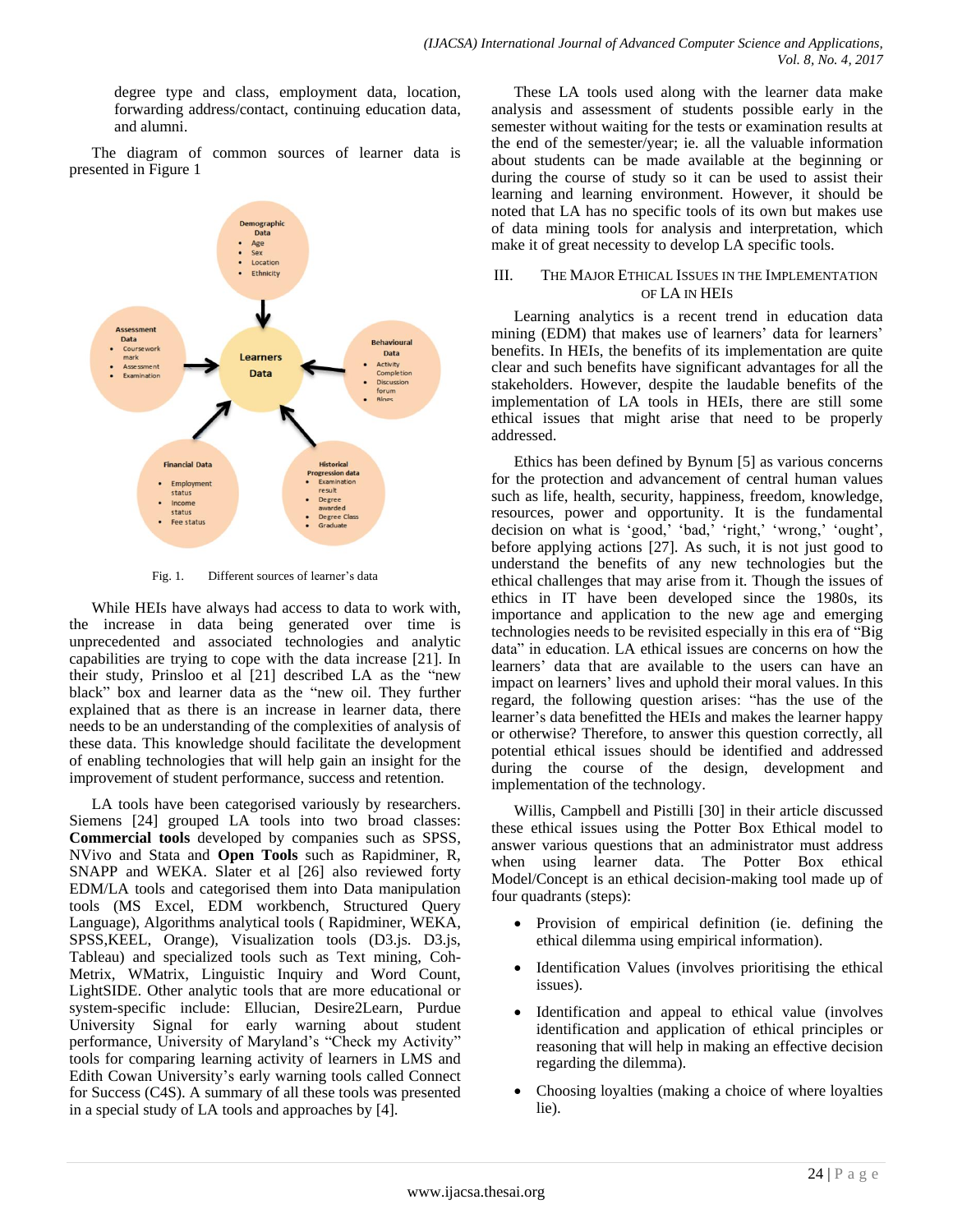From this concept, different responsibilities and recommendations are made to the stakeholders that will enable them to make an effective ethical decision. However, this paper examines the ethical issues using Mason (1986) PAPA"s Model and other approaches that describe the various vulnerabilities of people and organisation in the emerging ICT era. These are discussed below:

**Property** - This term applied not just to the concepts of software or technological ownership but also to Data ownership as well as the right to information and value of information. The data collected and stored in different databases of HEIs, the one collected through interaction with learning management system (via trackers, xAPI) and those collected through survey questionnaire do have issues of ownership. Who owns the data and the information derived from it and how can the information be used? Thinking of these issues brings about the following questions.

*a)* Who really owns the data? The student? The University? The System provider?

*b)* How can the data be used?

*c)* Who has access to learner data analysis?

*d)* What type of learner data is stored in that database?

*e)* How and for what duration can the data be stored?

*f)* Which geographical areas can the data be used?

*g)* Should students be able to see what the institution sees about them?

*h)* What happens to the data after students completion of their studies?

These and other related ethical questions need to be properly addressed. Though the issue of data ownership may sound legal, there is a moral ethical issue embedded within it as well. Presently the legal system has not been able to address the challenges of data ownership and copyright in the use of the learner"s digital information [28].

Moreover, Property involves protection of intellectual property rights (IPR). The increase in data usage and new technologies have made protecting IPR challenging and this might have an impact on the ethical use of LA technologies. It also includes knowledge and skills possessed by the user of the technology. The lower the skills and knowledge, the lower efficiency and the safe use of the tools. Stronger IPR ensures that the tools and technologies (especially computer programs or algorithms) are not easily or cheaply reproducible and provide protection and security to the data. However, this might affect the rate of future development of such tools. In addition, students should know about the fundamental laws that protect them, their data, their works as well as the use of their data or materials by others.

**Accuracy -** This ethical issue mostly arises in LA implementation where there are complexity and multiplicity of databases to access for analysis. As learner data sources, complexity and variety increase, the issue of analysis and computation of accuracy may be adversely affected. Continual system input, processing, and system output, especially in a shared network and distributed databases using different LA tools, can often lead to missing data, errors in data as well as data mix-up or misplacement. Moreover, analytic software complexity can lead to inaccurate data being generated and used. Another major source of inaccuracy is in predictor selector and modelling which sometimes can involve complex statistical analysis. Therefore the question is how to ensure validity through the minimization of incomplete and inaccurate data. It is, however, important to note that, there might be legal issues involved when inaccurate or incorrect information about learners are used or distributed among systems.

**Privacy** – Privacy in the context of LA is ensuring the confidentiality of learners' information. Privacy protection is a widely accepted method of data protection and LA may pose privacy concerns as more data is being analysed especially where commercial tools are being used. One aspect of privacy is the inappropriate or unauthorised access to personal information. Every access to a database service by a stakeholder (user) means there is exchange of some information between the system and user as well as with various systems and even with the service provider. In addition, many commercial tool providers are looking for ways of making a profit from not just the students' data but also from the teachers' and universities' data and this is done through reselling of data to third parties [18].

In HEIs the following set of people has direct access to learner data: management, administration, student affairs and student counsellors, faculty and the students themselves. Hence, there needs to be an understanding by the learner of the type and extent of information they are implicitly or explicitly providing others access to. In as much as it might be viewed that all these people are helping the student to succeed, to some learners, it might mean an invasion of privacy. Unrestricted, unauthorised and privileged access to student data can lead to a breach of privacy, the source of which can be complicated to trace. Privacy breach in HEIs can also be the consequence of faulty protocol, database invasion as well as abuse by malicious users. This may involve divulging important confidential information about health status, marital status, personal information, private email correspondence and other information to a third party. Privacy issues usually occur during LA implementation due to lack of user control mechanisms over the networked environment as well as unauthorised access to data.

**Accessibility –** Accessibility in LA deals with authority and right to obtain learner data and the type of information one should have access to**.** The issue of accessibility relates both to the technology and the learner from which the data is derived. Learners should be aware and have access to the data and LA operation as well as the results of such operations performed on their data but presently this is not so. This often leads to lack of trust on the part of the learner. However, the issue of accessibility should be viewed from the learner's angle. Learners have the legal right to have access to their data, access the accuracy and correctness as well as being able to correct it when there is any mistake in the data held about them.

**Trust –** Trust enhances the implementation of LA as well as the technology acceptance of LA. The issues of trust by the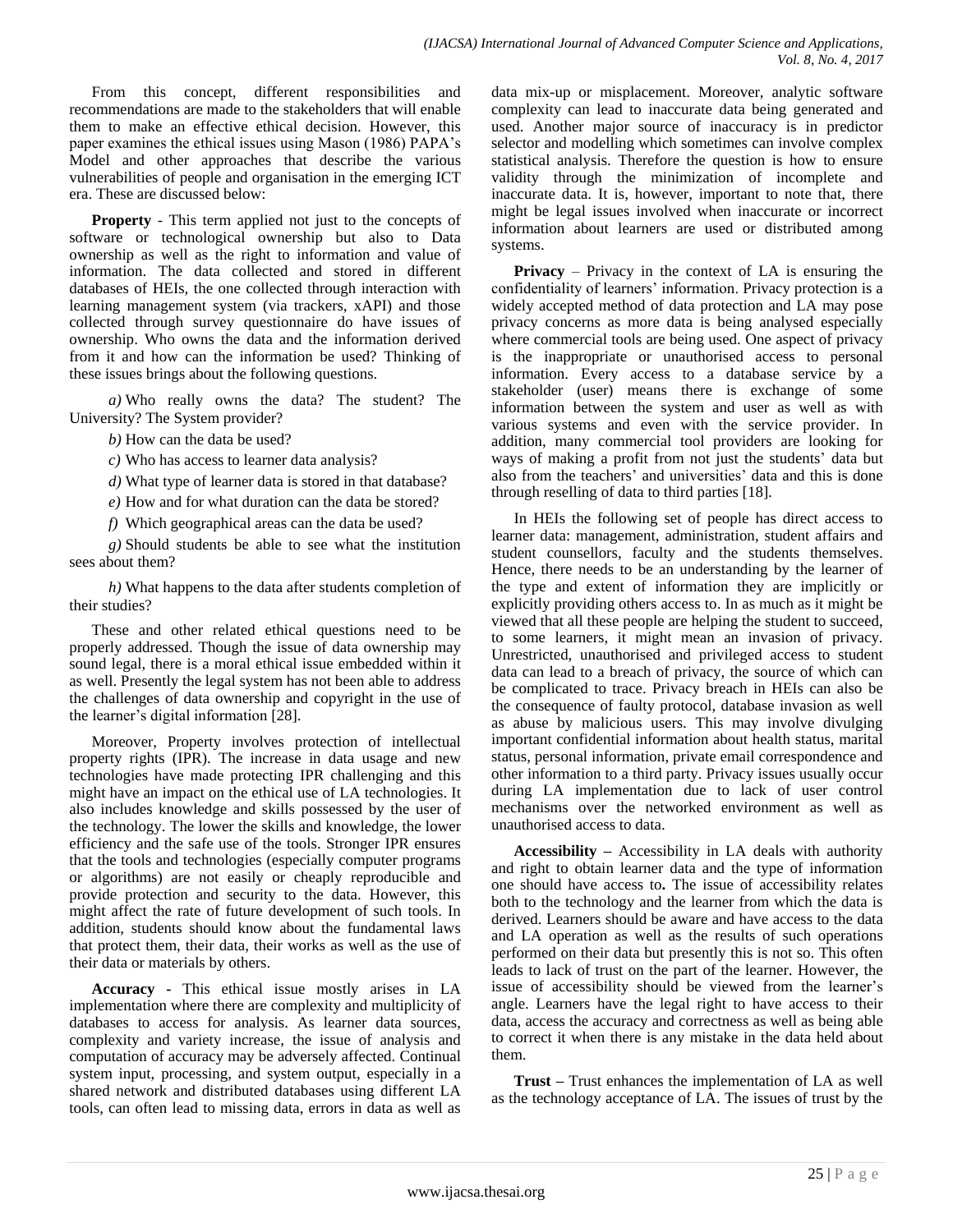learner in the use of their data is another major concern that might seriously affect LA as the data might be in the hands of the third parties. What about the situation of distrust in which the student may be unwilling to provide data or opt-out of the data being used for analysis? These and more questions need to be properly addressed. Trust is not just related to the tools or technologies but also to the users. Though the HEIs might give assurances about trust, the situation might arise where some elements within the shared networked system might mishandle and mismanage student data leading to security concerns and consequently, such trusts have to be periodically reviewed.

**Security** - There are various security issues that need to be considered during implementation and use of LA tools. A security breach or risk may be due to data location compromised, data loss, unauthorised access or unintended or inappropriate disclosures/exposure of data. In a networked environment, the challenges of breach of security are greater. This may be as a result of switching-related problems where, in most time, the confidentiality is breached.

## IV. SURVEY SCENARIO OF LEARNER ETHICAL PERCEPTION ON THE USE OF THEIR DATA

#### *A. Materials and Methods*

The study carried out a survey questionnaire using Survey Monkey in September 2016. The questionnaire emails were sent to students' mailboxes and non-probability sampling techniques was used in which every student have equal chance to respond as well as being selected. A total of 209 students at the University of the West of Scotland responded to the survey over a period of two weeks. The aim of the survey is to measure student perceptions on the use of their data and other the ethical issues relating to it. 77 participants (36.8%) were male and 132 (63.2%) were female while the modal age of participant ranges from 18 to 25 years. The questionnaire consisted of two main parts, first part collected demographic information while the second part was made up of six LA ethical-related questions, namely informed consent, security, awareness, trust, data accuracy and accessibility to data. The questionnaires responses were then analysed using SPSS version 22.0.

#### *B. Results and Discussion*

The survey was conducted based on the six questions in Table 1 using some of the items mentioned in Mason"s four ethical issues of the information age [17]. A total of 151 students in level 8 to level 10 provided valid answers to the questionnaire for the study. The detailed results are presented in Table 2.

TABLE. I. QUESTIONS ON ETHICAL PERCEPTION AND CONSIDERATION

**Question**

Q1 Are you aware of the ethics and data protection policy of the use of your data by your Institution?

Q2 Do you trust your tutors and the institution mechanism on the use and security of your personal information?

Q3 Do you ever think your personal information privacy might be breached or information used inappropriately by your institution?

Q4 Would you want your personal or analysed information to be kept for a longer period by the institution after your graduation?

Q5 Have you ever observed mistake or complained about the correctness of the personal information or data kept about you by the Institution?

Q6 Would you like to have access to analytical information stored about you by your Institution?

TABLE. II. PERCENTAGE OF RESPONDENTS TO EACH QUESTION

| Scale $(\% )$  | Ο1    | $\overline{\text{O2}}$ | <b>O3</b> | Ο4    | Ο5    | <b>O6</b> |
|----------------|-------|------------------------|-----------|-------|-------|-----------|
| N <sub>0</sub> | 22.00 | 2.67                   | 62.67     | 46.67 | 85.23 | 18.00     |
| <b>Neutral</b> | 18.67 | 17.33                  | 27.33     | 39.33 | 6.04  | 27.33     |
| <b>Yes</b>     | 59.33 | 80.00                  | 10.00     | 14.00 | 8.72  | 54.67     |





Figure 2 shows that 33 students (more than 20%) are not aware of the ethics and data protection policy operating within the HEI and as such may not be aware of how their personal data might be used by the institution while another 28 students (18.5%) are not certain of whether such a policy actually exists or not. Though there is a sizeable number of students (90 students / 59.6%) that are aware of the data protection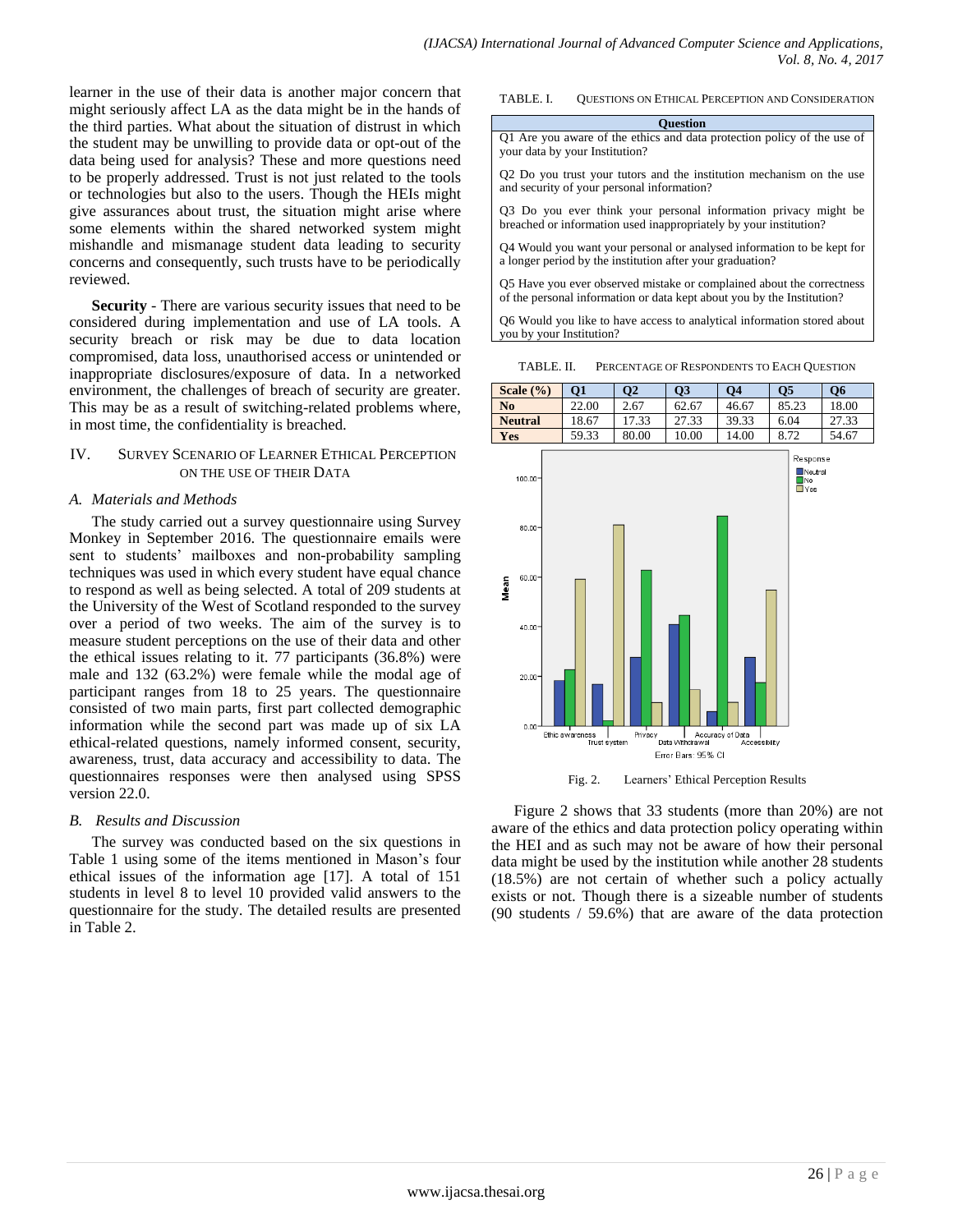policy but the general result shows that there is an inadequate awareness on the ethical issues and their rights by the students and as such might not know when there is an abuse of their rights or misuse of their information.

For the second question, majority of the students (121 students / 80.1%) trust the institution"s mechanism for the security of their personal information and thus believe that it cannot be hacked or their information used inappropriately. For the third question, 94 students (62.3 %) think their personal information is protected while only 15 students (9.9 %) believe it might be breached. However, the opinion of students on question 4 shows that 70 students (more than 46%) want their data and analysed information to be removed from the institutional databases and never to be used for further analyses after their graduation. In addition, nearly equivalent percentage (39.3%) of students are undecided on this, signifying that a significant number of the students are not aware of either the positive or negative ethical consequences of the post-graduation data storage. This further points to the problem of awareness of ethical rights and privileges as discussed above in question 1. It can be deduced that over 80% of students (about 120 students) want their data removed after graduation strongly suggesting that HEIs should formulate a policy that will ensure periodic appraisal of consent on approval (withdrawal) of data use. The respondents' judgment on the issue of accuracy of data as depicted by question 5 shows that 127 students (84.1%) have never observed any mistake in their data while 10% of the students have observed inaccuracies. This shows significantly meticulous data collection and processing methods in the university. Question 6 on the issue of student data accessibility shows that 83 of the students (nearly 55%) still have some ethical perception regarding data accessibility and would like to have more access to their personal data and analysed information stored about them by the university. Again, universities should encourage and permit this.

The general consensus from this study is that there is a need for an up-to-date and complete reference on the issues of ethics in the light of the general growth rate of new LA technologies and increase in the volume of learners' data. Learner's awareness of the ethical issues relating to them should be enhanced through regular training or the use of game based IT ethics and security training.

# V. THE COUNTER MEASURES

Since the use of LA technologies is still at a nascent stage of development, the proper use of learner data for analysis and prediction must be a matter of great attention. Personal student data should be protected in order to avoid loss of confidentiality, trust, and integrity by the students. However, the bulk of the responsibility of dealing with ethical issues in HEIs lies with administration and Government. The following are the proposed strategies for protecting learner data from the design of the technology to deployment of the technology.

**Design -** Tools design approach and methodology can play a major part in dealing with issues ethics, security and privacy especially at present when the LA discipline is just emerging and there exists a lack a standardisation [24, 8]. There should be ethical considerations guiding the design, development, and deployment of LA technologies in a shared environment. Smart LA technology is a major solution to the problem of lack of LA specific tools and potential ethical issues that might arise in LA implementation. However, it should be noted that some HEIs have designed their own specific technologies but there are still many ethical issues relating to their use. Future design of LA tools should consider the various aspects of ethics for education in a shared environment, which should include supporting technologies that address the problem of privacy, security, and trust. Below are some suggested areas where ethical considerations should be made during the design.

*a)* Tools should have a section where data can be made anonymous; this is known as value sensitive design (protecting what a person considered of value or sensitive to him or her).In addition, data can be encrypted to prevent unauthorised access.

*b)* Development of an efficient system that streamlines the techniques used for heterogeneous databases.

*c)* Tools should be designed to improve the interoperability, extensibility and reusability of data within the system without breaching privacy [9].

*d)* Tools should be designed in such a way that incorrect or inconsistency of data entered is flagged or highlighted even in different databases e.g. age, race, gender.

*e)* Tools should be designed to be able to adapt to increasing data sources.

*f)* Generally, LA tools and systems should be designed in consultation with students in order to address the ethical issues correctly

*g)* The tool should be designed to align with the institutional ethics standards.

**Centralised control** - In order to ensure the security of learners" data, there should be a well monitored and centralised control of access to student database system. However, the level of access should be layered to avoid a breach. The following control mechanisms should be carried out in networked environment

*a)* Use of Certificate of Authority – This involves registering and attributing authorities to all users, making sure all valid users are assigned global unique identities in before implementing access authorisation control.

*b)* Access authorization control.

*c)* Access Authentication.

This can always be achieved using single and multiple sign-in procedures.

**Privacy mechanisms** - In a networked environment, privacy mechanisms should be designed and developed using specific data mining and other algorithms. The privacy mechanisms should cater for the LA domain with focus on these two categories of people who might have access to the system – genuine staff and malicious workers (including hackers). To address the issues of privacy, policy on data usage in LA should be clearly defined. This should include the extent of access to learner data by staff, the use of sensitive data (religion, ethnicity), sharing of data with external bodies,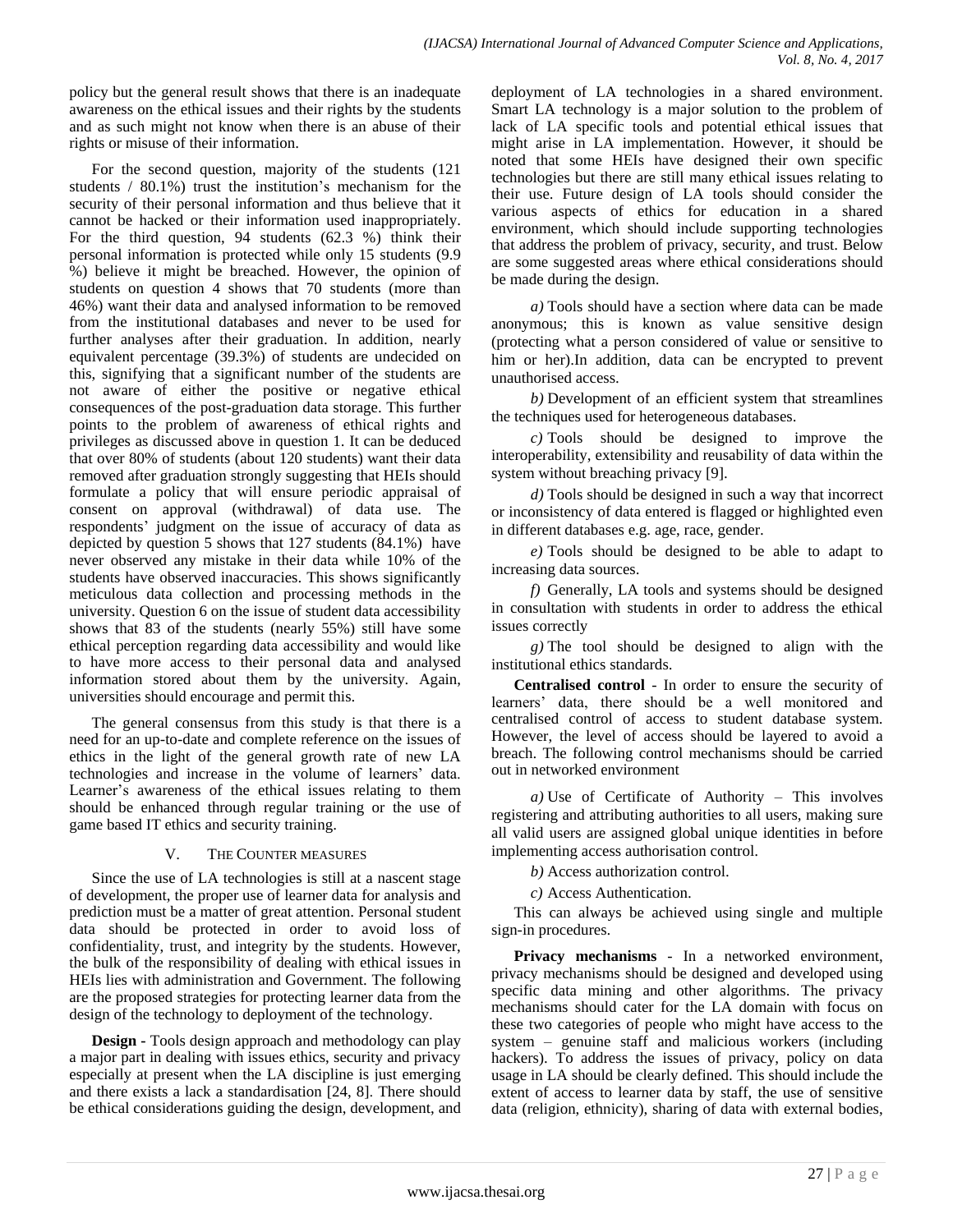policy on anonymizing of data. Staffs who make use of a shared networked environment must understand their limitations, what they are allowed or forbidden to do. This should be well defined. In addition, to enhance privacy protection, the tool could prevent the execution of certain kinds of analyses where it would lead to the identification of individual students. In addition, staff who have no reason to use the LA tools should have no right to a system or databases where personal files and detail on students are held.

**Reduced and restricted access** - Reduced and restricted access should be enforced on all personnel that are not directly related to teaching and advising the student with their performance. Personal Identification Information (PII) can be implemented in order to get access to areas considered to be confidential and personal to students. There is a need to define a guiding principle of accessibility, who has access to a certain section of the network or database, and the kind of information that needs to be accessible to them. These questions can then be raised "which person or group of people should have more accessibility than others? And which criteria will be used in deciding the level of accessibility?" This should be properly defined for all users; needs-basis authorization should also be created while the proxy use of data is discouraged in all cases.

**Informed consent and approval -** To address ethical issues from the student"s point of view, there should be transparency in the way learners" data are used. HEIs should always seek students' informed consent for collection and use of their data. This should include outsourcing the data to third parties, the right to opt out, withdraw from data collection, periodical renewal of consent to use data, consent to use data in a different way as well as protection of identity. The same process should also be applied to publicly available data about the students.

**Policy framework development:** Presently in the UK, only 10% of HEIs have adopted a code of practice or policy on the ethical use of data [14] and in order to avoid ethical breaches in the use of LA in a shared environment, new policies relating to IPR issues should be developed by HEIs. Just as many educational establishments have collaborated to develop standard e-learning content interoperability [8], similar collaboration should be geared towards establishing ethical standards for LA. The HEIs must put in place a welldefined access policy covering all stages of development. Without this, institutional change in the use of data may not come about. The policy should include guidelines and codes of conduct for staff using student data, including clear identification of who has access to learner data, the level of access, restriction. A good example of the policy is enumerated by Sclater in JISC"s code of practice and rule of engagement for Learning Analytics. Developing a good policy framework in a shared environment will not only improve significantly the level of implementation of LA tools but also address various ethical issues that might act as a hindrance to its success.

In line with all these measures, institutions need to regularly organise conferences, workshop, and training for all academic, non-academic staff as well as students for proper understanding and knowledge about LA ethics and code of practice.

# VI. CONCLUSIONS AND FURTHER WORK

The uptake and use of LA is expanding and as such the ethical issues related to LA practice need to be considered and addressed.

With the increase in the use and acceptance of LA technologies, the risks and consequences of e unethical use of learner data may increase especially in a shared networked environment. The current ethical policy framework used in most HEIs may not be sufficient to effectively address the potential issues of the use of these tools as well as the legal consequences. In addition to this, students (learners) are becoming more aware of their legal rights in relation to the use of their data and if a proper ethical framework is not put in place, there might be serious problems.

Therefore, this paper has examined the ethical issues arising from implementing of LA technologies in such an environment and proposed the adoption of enhanced practices and policy frameworks from the design, development to the point of deployment of LA tools that will ensure that the rights and responsibilities of learners respected. In addition, the study proposes a framework that will address the issues of accessibility, post-graduation informed consent and security of learners" data and has suggested the establishment of ethical rules to guide the users and necessary sanctions applied when breached.

One contribution of this study apart from the opening of theoretical discussions on ethical issues of LA in a shared network environment of HEIs is the establishment of the learners' views on accessibility to their personal data and analytical information. The research has shown that most learners would like access to the data kept about them by the HEIs as well as have the right to withdraw consent for their data use after graduation. However, the study has a limitation in that it was performed at only one institution in Scotland and with a small dataset, therefore to be able to generalise the result of the study a larger sample should be used and the study should cover a representative sample of UK HEIs.

Future work needs to empirically address other open challenges of LA ethics (such as benefits and dangers of giving data ownership rights to any of the stakeholders) as well as develop a framework and a system that will integrate and support students' accessibility to LA tools and their data. Also, more empirical work should be performed on ethics of LA tools using a student-centric approach.

Finally, it must be noted that ethics is gradually becoming a reference discourse in Learning Analytics and as such a clearly articulated framework, policy and model should be developed for it.

## **REFERENCES**

- [1] R. Alber, Three ways student data can inform your teaching. [Web blog].Retrieved from http://www.edutopia.org/blog/using-student-datainform-teaching-rebecca-alber. 2011
- [2] L. Ali, M. Asadi, D. Gašević, J. Jovanović, and M. Hatala, Factors influencing beliefs for adoption of a learning analytics tool: An empirical study. *Computers & Education*, *62*, pp.130-148, 2013